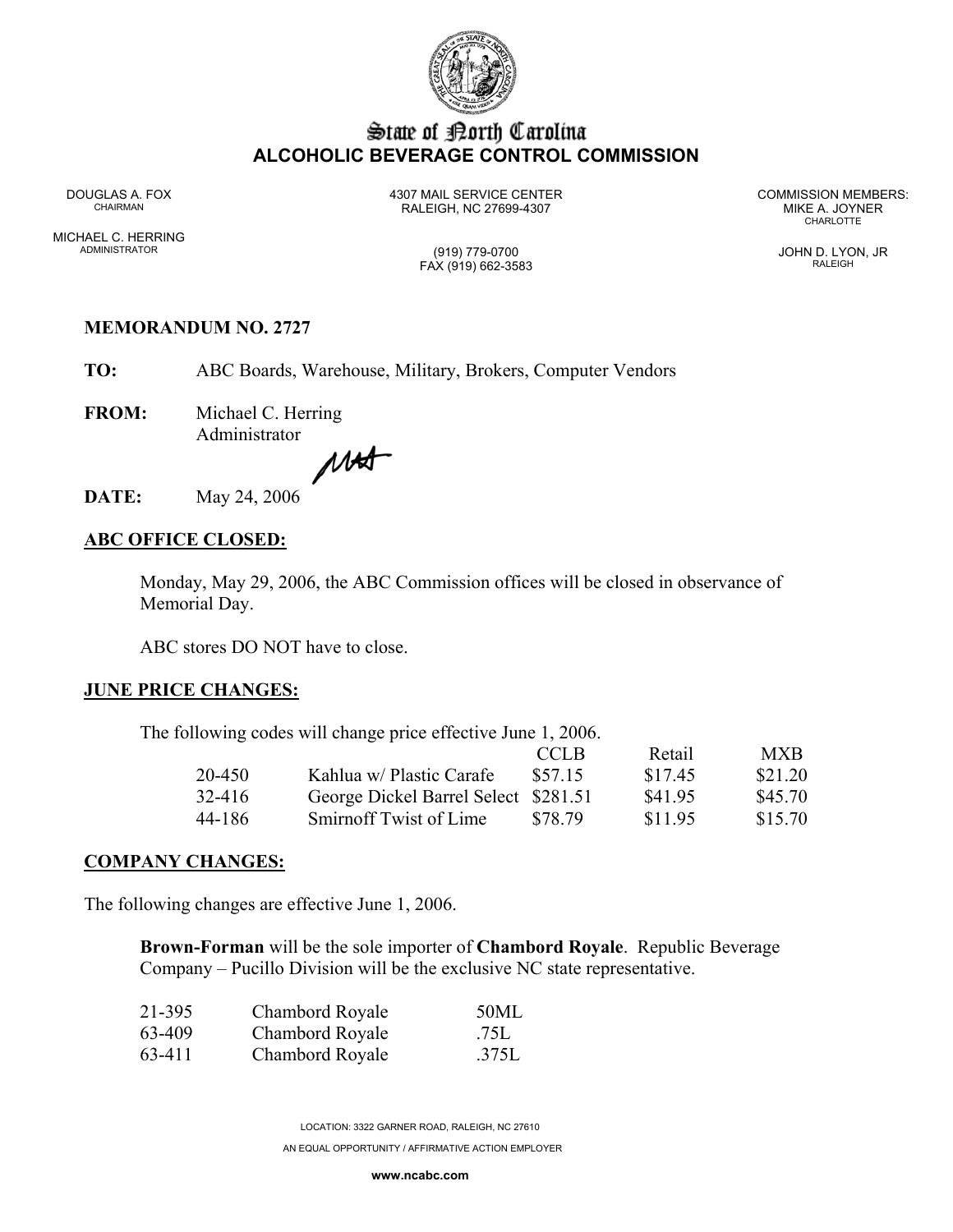Memorandum 2727 May 24, 2006 Page 2

**Chopin** and **Belvedere** will be distributed by **Moet Hennessy**. Southern Wine and Spirits will continue to be the exclusive NC state representative.

| 21-196<br>Chopin<br>Belvedere - 10Pk<br>21-216<br>21-994<br>200ML<br><b>Belvedere</b><br>46-553<br>.75L<br>Chopin<br>Chopin<br>46-554<br>.375L<br>Belvedere<br>46-557<br>1.75L<br>46-558<br><b>Belvedere</b><br>.75L<br><b>Belvedere</b><br>46-559<br>.375L<br>46-913<br><b>Belvedere Cytrus</b><br>.75L<br>46-916<br>Belvedere Pomarancza (Orange)<br>.75L | 20-443 | Chopin Vodka w/ Mini Shaker | .75L               |
|-------------------------------------------------------------------------------------------------------------------------------------------------------------------------------------------------------------------------------------------------------------------------------------------------------------------------------------------------------------|--------|-----------------------------|--------------------|
|                                                                                                                                                                                                                                                                                                                                                             |        |                             | 50ML Special Order |
|                                                                                                                                                                                                                                                                                                                                                             |        |                             | 50ML Special Order |
|                                                                                                                                                                                                                                                                                                                                                             |        |                             |                    |
|                                                                                                                                                                                                                                                                                                                                                             |        |                             |                    |
|                                                                                                                                                                                                                                                                                                                                                             |        |                             |                    |
|                                                                                                                                                                                                                                                                                                                                                             |        |                             |                    |
|                                                                                                                                                                                                                                                                                                                                                             |        |                             |                    |
|                                                                                                                                                                                                                                                                                                                                                             |        |                             |                    |
|                                                                                                                                                                                                                                                                                                                                                             |        |                             |                    |
|                                                                                                                                                                                                                                                                                                                                                             |        |                             |                    |

**Future Brands LLC** will become the vendor of record on all sales and distribution services for **Cruzan Rum, Conch Republic Rum, Shakka Liqueur** and **Fris**.

| 21-229 | Cruzan – Flavored Rum Sampler | 50ML               |
|--------|-------------------------------|--------------------|
| 48-453 | Cruzan 151                    | .75L Special Order |
| 48-455 | Cruzan – Estate Single Barrel | .75L               |
| 48-458 | Cruzan – Estate Diamond       | .75L Special Order |
| 48-460 | Cruzan – Estate Light         | 1.75L              |
| 48-461 | Cruzan – Estate Light         | .75L               |
| 48-463 | Cruzan – Raspberry            | .75L               |
| 48-465 | Cruzan – Estate Dark          | 1.75L              |
| 48-466 | Cruzan – Estate Dark          | .75L               |
| 48-469 | Cruzan – Black Strap          | .75L               |
| 48-470 | Cruzan – Mango                | 1.75L              |
| 48-471 | Cruzan – Mango                | .75L               |
| 48-474 | Cruzan - Banana               | .75L               |
| 48-476 | Cruzan – Coconut              | 1.75L              |
| 48-477 | Cruzan – Coconut              | .75L               |
| 48-480 | Cruzan – Pineapple            | .75L               |
| 48-483 | Cruzan – Citrus "Junkanu"     | .75L Special Order |
| 48-485 | Cruzan – Orange               | .75L               |
| 48-488 | Cruzan - Vanilla              | .75L               |
| 56-791 | Cruzan Rum Cream              | .75L               |
| 47-061 | Conch Republic Light Rum      | .75L Special Order |
| 47-065 | Conch Republic Dark Rum       | .75L Special Order |
| 56-800 | Shakka Apple Liqueur          | .75L               |
| 56-803 | Shakka Grape Liqueur          | .75L               |